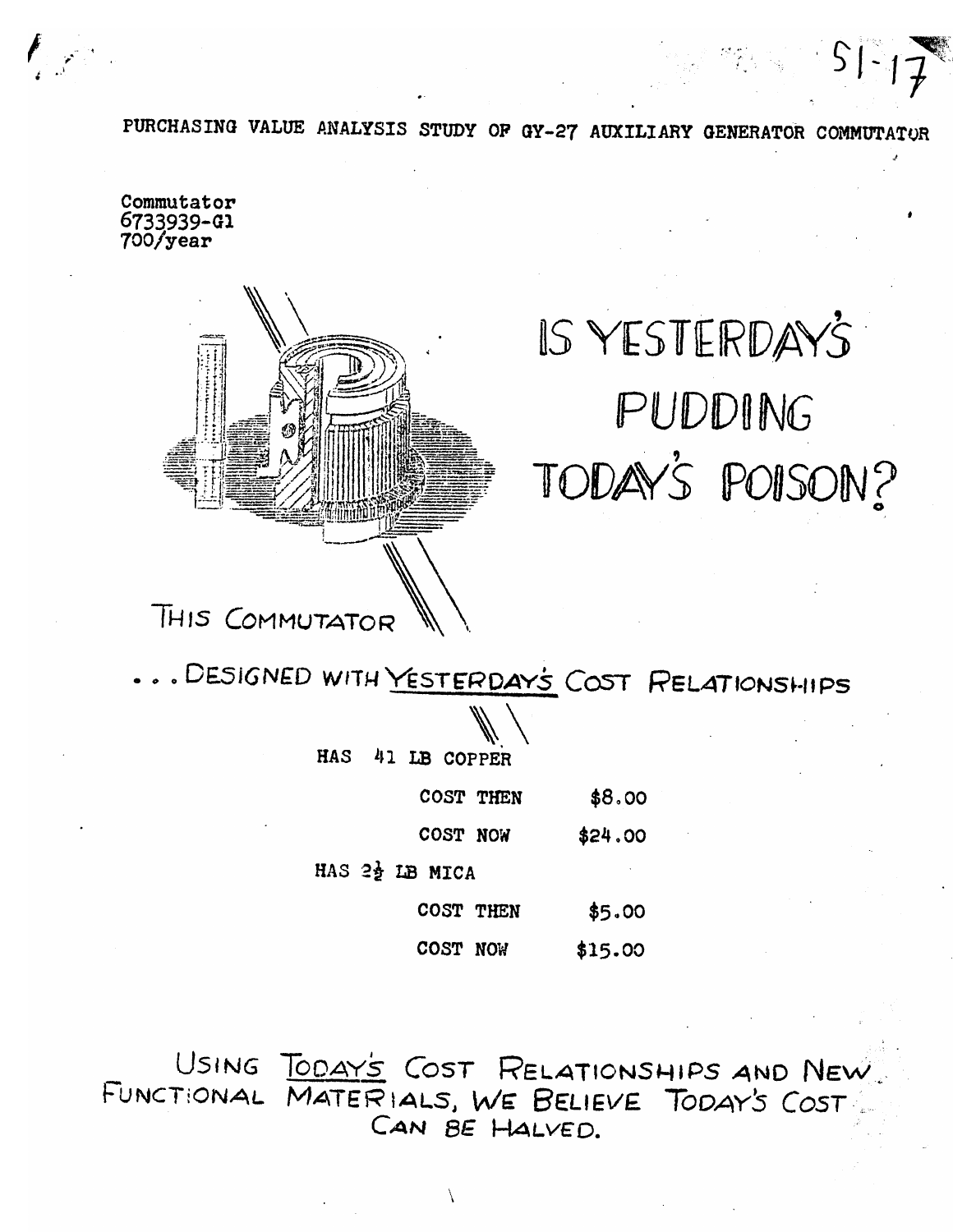**PURCHASING VALUE ANALYSIS OF QY-27 AUXILIARY QENERATOR COMMUTATOR I** 



**Several alternate designs would halve the copper-halve todayfa cost--ease shortagee.** 

**Let '8 Set This Bogy:** 

| rar arecruate designs would have the copper--have coday of<br>--ease shortages. |      |      |        |                                |                        |
|---------------------------------------------------------------------------------|------|------|--------|--------------------------------|------------------------|
| s Set This Bogy:                                                                |      |      |        |                                |                        |
|                                                                                 |      | Cost | Copper | Weight                         | Length                 |
| Today's Unit<br>Bogy                                                            | \$30 |      |        | $41$ 1b. 62 1b<br>20 1b. 30 1b | $91_{1}$ in.<br>45 in. |

**Following are suggested approaches to the bogy:** 

|               | Shop Cost | Copper     |
|---------------|-----------|------------|
| Proposal $#1$ | \$44.42   | $20.2$ lb. |
| Proposal $#2$ | 34.49'    | $27.5$ lb. |
| Proposal $#3$ | 32.86     | $20.9$ lb. |
| Proposal $#4$ | 29.32     | 20.21b.    |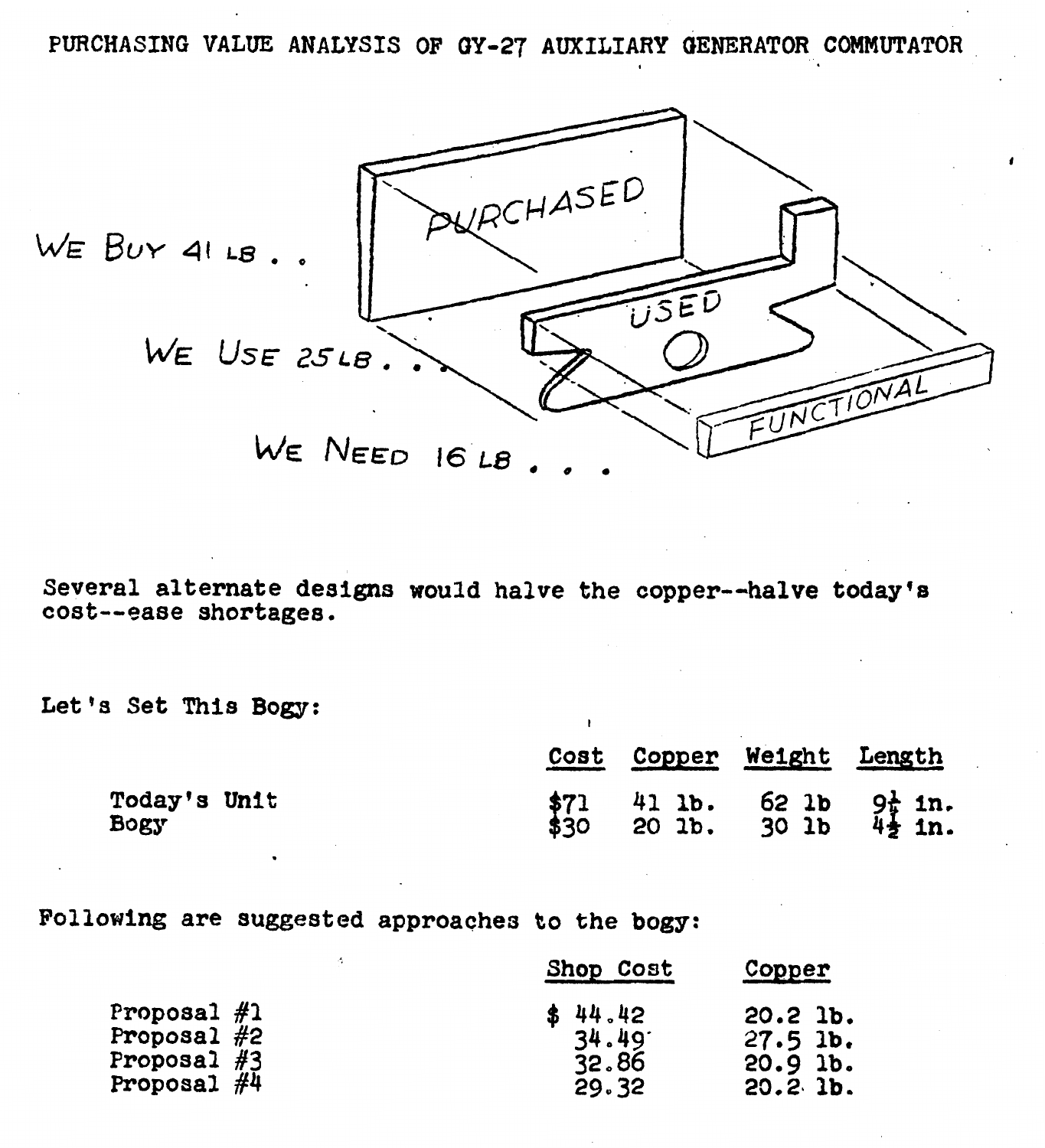**PROPOSAL #I** 

**Glass reinforced plastic laminations form the core. Assembly la similar to a** rotor. **Extruded copper segments are pressed into slots.** 



|                       |                | Cost/Each<br><b>Adjusted</b> |                  |
|-----------------------|----------------|------------------------------|------------------|
|                       | Material       | Labor                        | Shop Cost        |
| Present               |                |                              |                  |
| Assembly              |                | 3.00                         | 9,90             |
| Copper Segments (111) | 24.72          | .69                          | 27.00            |
| Mica Segments (111)   | 6.73           |                              | 6.73             |
| She11                 | 11.31          |                              | 13.25            |
| Cap                   | 1.50           | $.59$<br>$.54$               | $3.28$<br>$8.68$ |
| Mica Cones (2)        | 8.68           |                              |                  |
| <b>Nut</b>            | $.33$<br>$.08$ | $-35$                        | 1.49             |
| Miscellaneous         |                | .21                          | .82              |
|                       | \$53.35        | \$5.38                       | \$71.15          |

## **Proposed**

| Assembly (Stack laminations,<br>press segments into core,<br>cement segment insulation,<br>machining operations, flux<br>slots, balance, test, under- |       |      |       |
|-------------------------------------------------------------------------------------------------------------------------------------------------------|-------|------|-------|
| $cut$ mica)                                                                                                                                           |       | 2.30 | 7.60  |
| Copper Segments (111)                                                                                                                                 | 16.80 | .76  | 19.30 |
| Laminations $(34)$                                                                                                                                    | 11.83 | .30  | 12.85 |
| Mica Segments (211)                                                                                                                                   | 1.92  |      | 1.92  |
| End Caps $(2)$                                                                                                                                        | 1.10  |      | 1.10  |
| Bolts, Nuts, Washers                                                                                                                                  | .60   |      | .60   |
| Cement                                                                                                                                                | .50   |      | .50   |
| Cure Cement                                                                                                                                           |       | .17  | .55   |
|                                                                                                                                                       | 32.75 | 3.53 | 44.42 |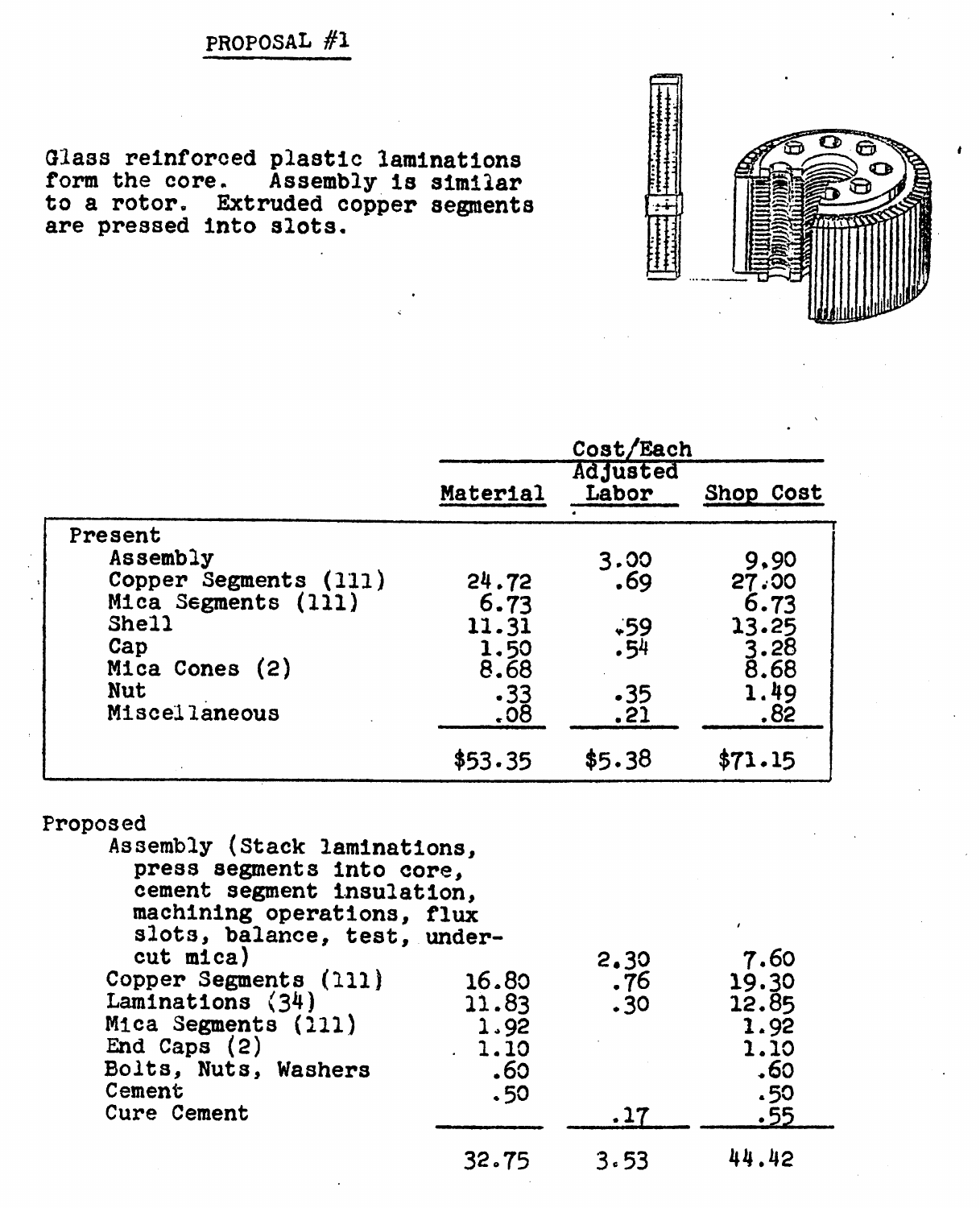**Proposal #1 (Cont.)** 

**Tool Charge for Extrusion Die \$100<br>
<b>Tool Cost for Carbolov Drawing Die** 800 Tool Cost for Carboloy Drawing Die 800<br>Die Cost for Punching Laminations 8500 **Die Cost for Eunchlng Laminations Tools for Sawing Slots in Segments 2500**<br>Die Cost for Segment Mica **1350 250 Die Cost for Segment Mica 350** 

**14,603 lbs.** 

## **Estimated Annual Reduction at Shop Cost**  $\begin{array}{ccc}\n 18,700 \\
 -14,600\n \end{array}$

/

## **COMMENTS:**

**A core is built up of glass mat ~einforced plastic laminations in much the same manner that a rotor would be assembled. Plastic laminates having f'llamentary reinforcement can be used if their extra strength la required. The laminations punched from these sheets have slots especially shaped to grip the copper bars. The plastic core Is held between and plates by through bolts.** 

**Preliminary** investigation **indicates that some of the new glassreinforced plastic laminates have temperature ratings high enough for most commutator applications. In the cost figures, a polyester bonded material ia represented. At higher cost, a melamine resin could be used in place of polyester and would have much better temperature'resistance.** 

**The copper segments, which are extruded and drawn to a grooved cross-aection, ape pressed axially into the grooves in the core.**  The plastic laminations thus provide the body of the structure as **well as insulation.** 

**The riser has been removed to eliminate the waste from blanking and to enable the complete commutator bar to be supplied as an extruded and drawn part. This eliminates all waste copper except that which Is sawn from the terminal slot. This slot Is cut prior to assembly 0% the segments and is covered by the .76 adjusted labor assigned** , **to the copper segments.** 

**It is believed that a program to evaluate ways of attaching rotor windings without the use of risers would be worthwhile. copper savings could be effected even on the preaent design.** 

For segment insulation, one-half inch strips of mica sheet are sug-<br>gested. These are cemented into the slots between copper segments with a thermosetting adhesive which does not deteriorate when in contact with copper. It promises to withstand 400°F.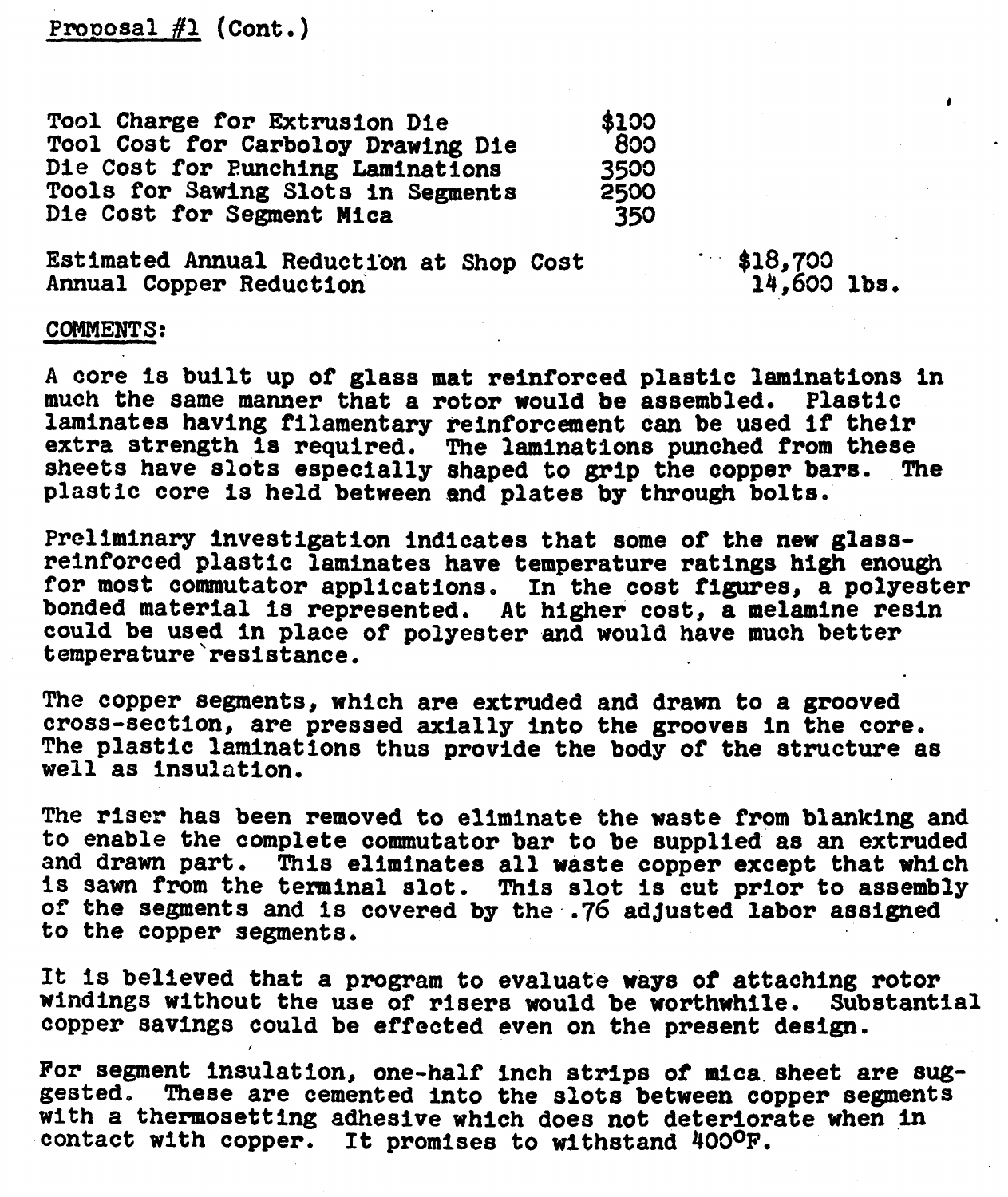## $Proofs1$   $#1$   $(Cont.)$

**The quantity of copper is reduced from 41 ibs. to 20.2 lbs.; the weight of the commutator Is reduced from 62 lbs. to 37 lbs.; the** ' **overall diameter of the** unit **is reduced from 9tt' to 8"; the length shortened from 9t" to 6t".** 

**PROPOSAL #I--ALTERNATE** 

**Cement the core laminatinns together, eliminating the end plates, bolts and nuts,** 

| Saving on plates, bolts, and nuts \$1.70<br>Estimated cost of cementing and |       |
|-----------------------------------------------------------------------------|-------|
| curing core                                                                 | 1.20  |
| Net Savings                                                                 | \$.50 |

**This would also remove 3 lbs. from the weight and shorten the**  length from  $6t''$  to  $4t'''$ .

## Prepared **by:**

**J. A. Fehr, Jr. MATERIALS** *Bt* **PURCHASfNa DEPT, VALUE ANALYSIS UNIT December 1951**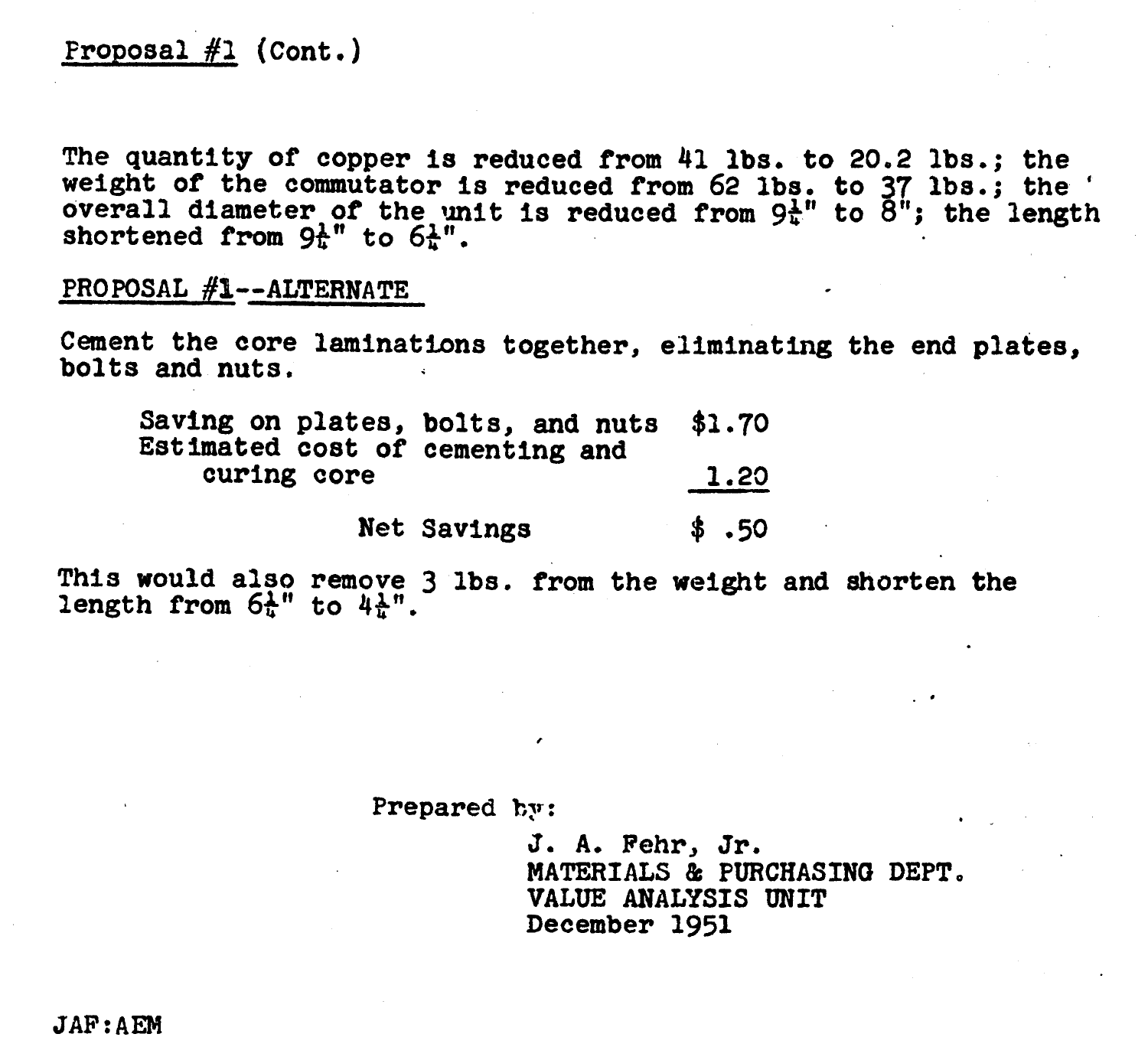## PROPOSAL **#2**

Narrow **copper and mica segments are asserrb:ed as at present. Glass re**inforced **polyester rings bind the assembly together. A molded glassresin compound** foms the **body.** 

|                                                                                                             | Cost/Each               |                |                     |  |
|-------------------------------------------------------------------------------------------------------------|-------------------------|----------------|---------------------|--|
|                                                                                                             | Material                | Adjusted Labor | Shop Cost           |  |
| Present                                                                                                     | 53.35                   | 5.38           | 71.15               |  |
| Proposed<br>Assembly (Segments,<br>Press Rings, Molding,<br>Machining, Flux Slots,<br>Balance, Test, Under- |                         |                |                     |  |
| $cut$ Mica)                                                                                                 |                         | 2.19           | 7.20                |  |
| Copper Segments (111)<br>Mica Segments (111)                                                                | 15.20<br>4.37           | .76            | 17.70<br>4.37       |  |
| Binding Ring (2)<br>Glass Reinforced Plastic<br>Steel Liner                                                 | 1.00<br>3.00<br>.67     | .17            | 1.55<br>3.00<br>.67 |  |
| iold Cost<br>Die Cost for Segment Mica                                                                      | 24.24<br>\$1000<br>1000 | 3.12           | 34.49               |  |

**Estimated Annual Reduction at** Shop **Cost \$25,633 Annual** Copper **Reduction** 9,453 **ibs.** 

## COMMENTS:

Copper **and mfca segments are assembled exactly a8 in the present design,** The **assembly Is compressed by two polyester bonded glass**  fiber ~ings **whlch** are **pressed** Into **tapered grooves at each end of the segments., This corresponds to the clamplng of** the **shell, cap,**  and nut on the present commutator.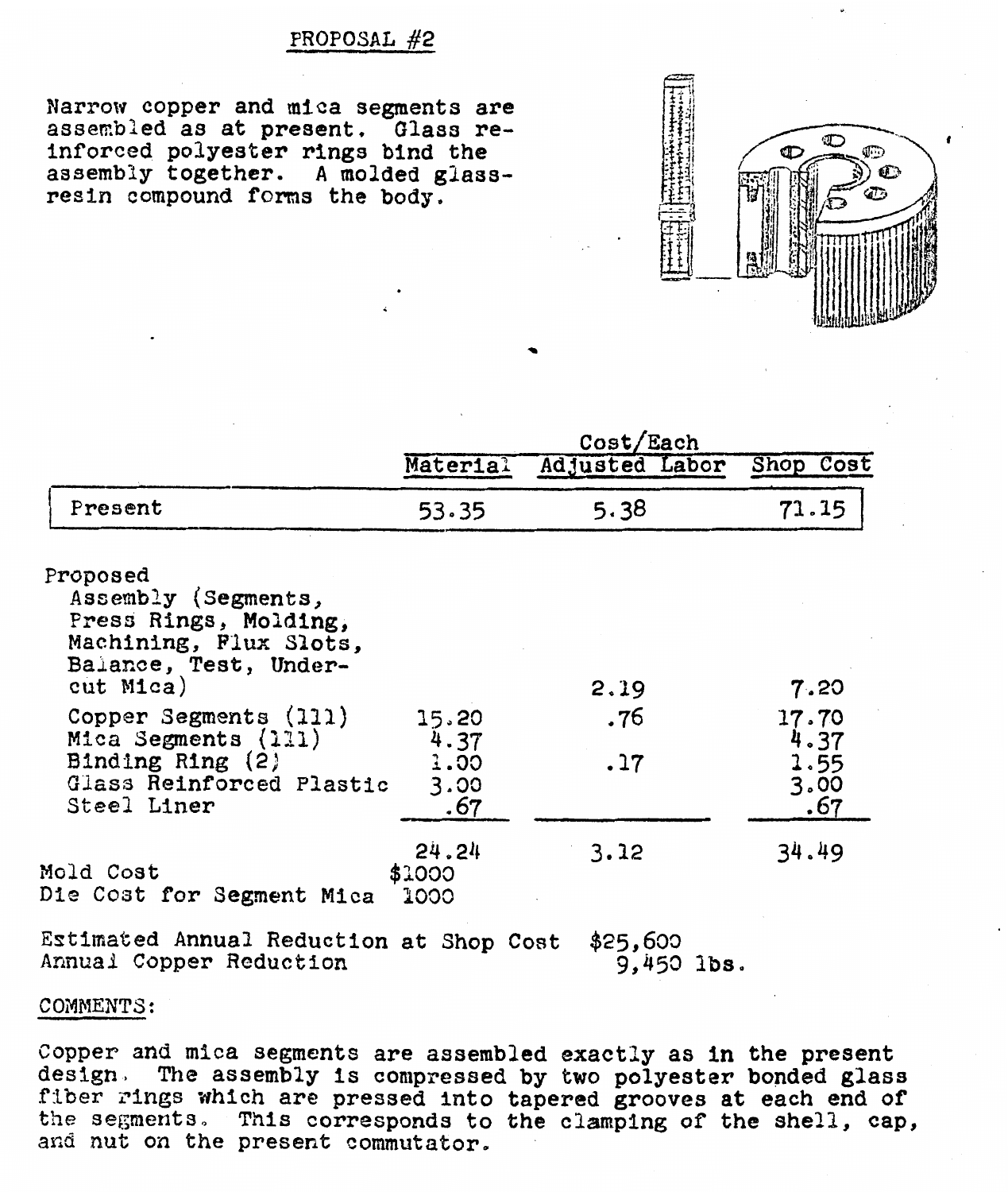**Inside the assembly is molded a glass reinforced plastlc core which servos as the commutator body, It also encloses the glass fiber** *<sup>I</sup>* **rings, locking them in p3ace, It is believed the fiber rings will hold their position during molding if a self-locking taper 1s used. If this is not true, they could be held by pins in the mold Itself.** 

**A metal liner in the molded core provides a surface for machining an accurate bore and cutting a key way.** 

**The copper segments are narrowed to about one-half their present width by changing the groove contour and eliminating the rieer. Theso segments must be slotted before assembly and this Is indicated by-** *J'6* **adjusted labor in the copper segment coat.** 

Pclyester resins. when reinforced by parallel glass fibers, have **tensile strengths greater than most steels. For this reason, the bindlng rings are an excellent application. The material 18 being used to its best advantage, and provides support against centrifugal force on the Segments, relieving the molded body,** 

**<sup>A</sup>polyester resin containing very short glass fibers promises to fulfill** the **requirements of** the **molded core. By proper coring, these can be molded at a rate of four per hour.** 

**The required copper is reduced from 41 to 27/j pounds; the total weight is cut from 62 to 39 pounds; the diameter is reduced Prom**   $9t''$  to 8"; the length is shortened from  $9t''$  to  $5-3/4"$ .

> **Prepared by:**  J. **A, Fehr, Jr, MATERIALS** & **PURCHASING DEPARTMENT VALUE ANALYSIS** UNIT **December 1951**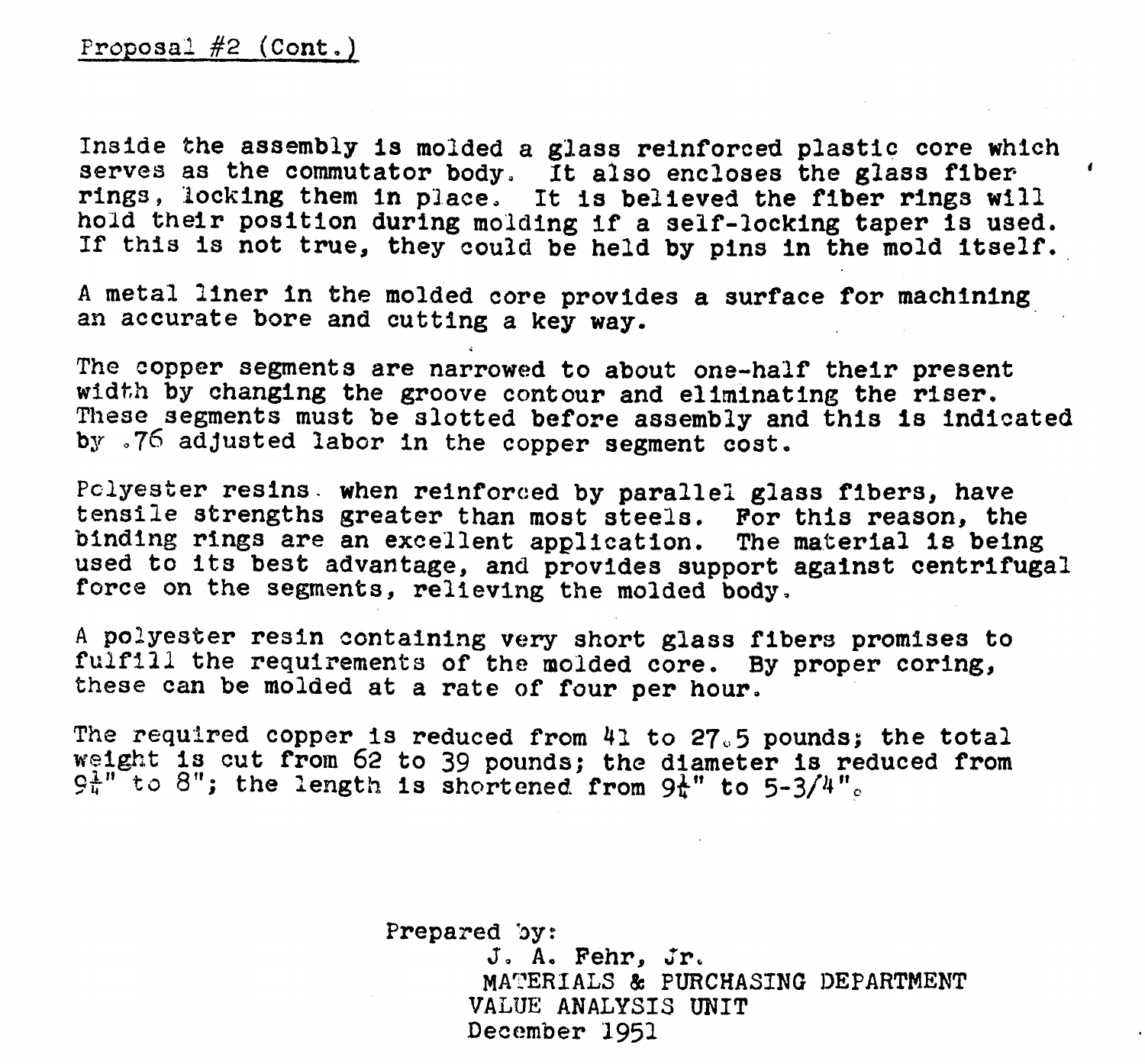## **PROPOSAL** #z

**<sup>A</sup>standard flat belt pulley insulated w&th glass cloth supports the copper. Resin-bonded glass yam, tension wound, binds the assembly- together, resists centrifugal force.** 



|                                                                                                                                                                                                                                                               |                              | Cost/Each         |                                      |
|---------------------------------------------------------------------------------------------------------------------------------------------------------------------------------------------------------------------------------------------------------------|------------------------------|-------------------|--------------------------------------|
|                                                                                                                                                                                                                                                               | Material                     | Adjusted<br>Labor | Shop Cost                            |
| Present                                                                                                                                                                                                                                                       | 53.35                        | 5.38              | 71.15                                |
| <b>Proposed</b><br>Assembly (Wrap insulation on<br>hub, assemble segments,<br>wind glass yarn, machining<br>operations, flux slots.<br>test, balance)<br>Hub (Standard Pulley)<br>Copper Segments (111)<br>Mica Segments (111)<br>Polyester Bonded Glass Yarn | 7.50<br>13.60<br>2.70<br>.30 | 2.30              | 7.60<br>7.50<br>13.60<br>2.70<br>.30 |
|                                                                                                                                                                                                                                                               | $-24.10$                     | 2.30              | 31.70                                |

**Die Cost for Punching Mica--\$350** 

Estimated Annual Reduction at Shop Cost--\$27,600<br>Annual Copper Reduction 14,100 lbs. **Annual Copper Reduction** 

### COMMENTS:

**The commutator body is provided by a standard flat belt pulley. The pulley is wrapped with several turns of glass tape such as that used presently as insulation on coils.**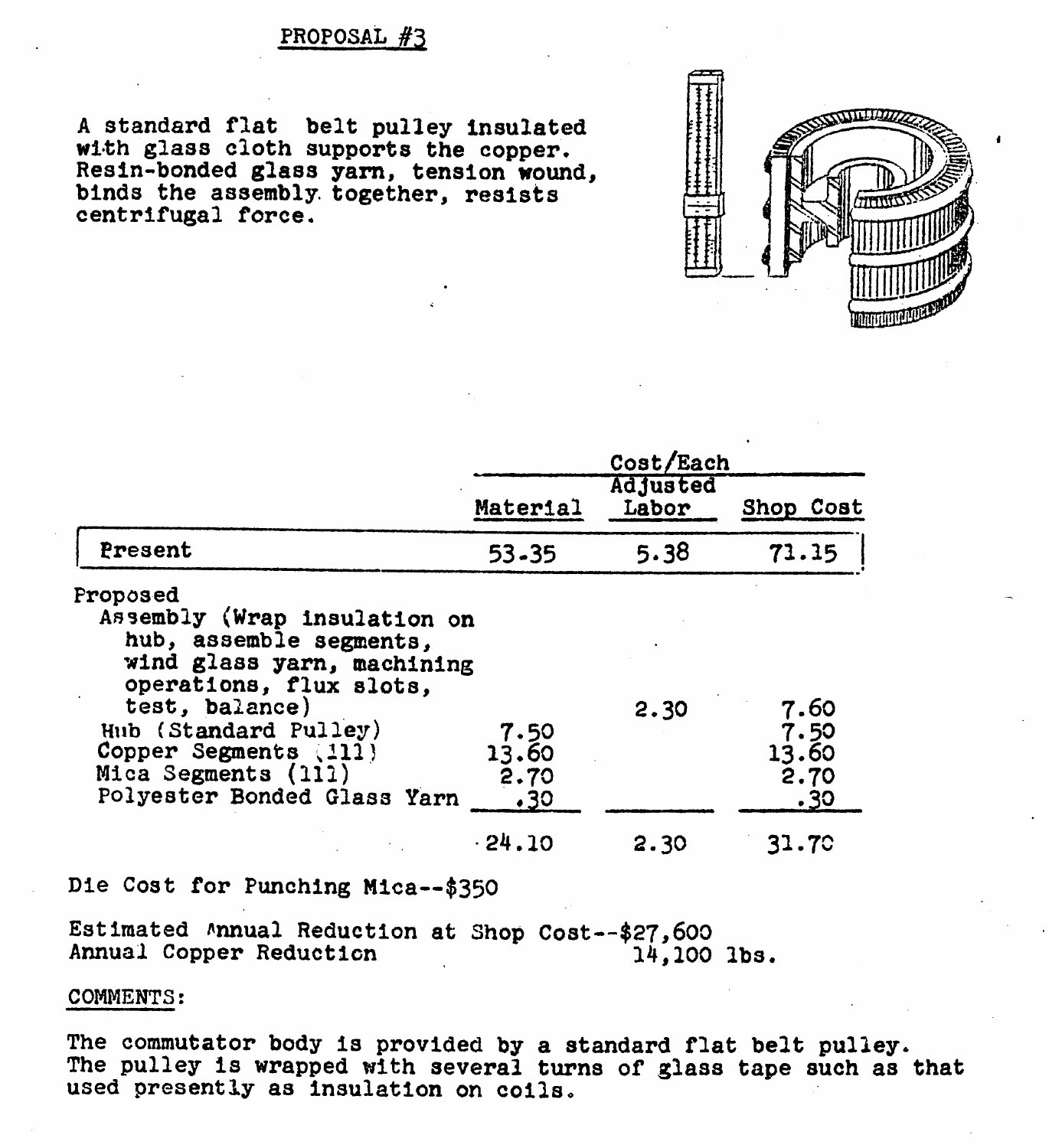## Proposal #3 (Cont.)

Narrow Copper and Mica segments are assembled on this insulated **pulley. Tae assembly is** tightly clamped **end** a resin-bonded **glass' yarn 18** tension-wound around each **end. This** construction utilizes the resln~bonded **glass** to its best advantage since It is placed **in** tension by the centrifugal force on the segments. **Its electrical** properties **make** It unnecessary to use insulation between binding and copper.

An ideal construction **would** place a third binding **around** the center of **the assembly.** This would necessitate a split **brush** holder, but would greatly strengthen the copper section and **would thus** reduce to a minimum **the** quantity required-for beam strength.

**The** required copper is reduced **from** 41 to 20.9 pounds; total weight **ia** cut from **61** pounds to 47 pounds; **the diameter** is reduced from **9\*"** to 8'; the length is shortened from **9t"** to **5-3/8%** 

**PROPOSAL #3--ALTERNATE** 

**Replace the** metal pulley and its glass **cloth** insulation with a molded plastic core.

| Cost of Pulley and Insulation | \$9.55 |
|-------------------------------|--------|
| Cost of Plastic Core          |        |
| Plastic<br>$$3.00$<br>1.50    |        |
| Molding Cost                  |        |
| Metal Liner                   |        |

 $5.17$ \$4.38 **Cost** Reduction

The total **cost** for Proposal **#3** alternate is \$27.32. **The total** weight Is 32.5 **ibs.** which **is** a reduction of **14.5 lbs. from** Proposal **#3.** 

**Prepared by:** 

**J. A. Fehr, Jr. MATERIALS & PURCHASING DEPT. VALUE** ANALYSIS **UNIT**  December **1951**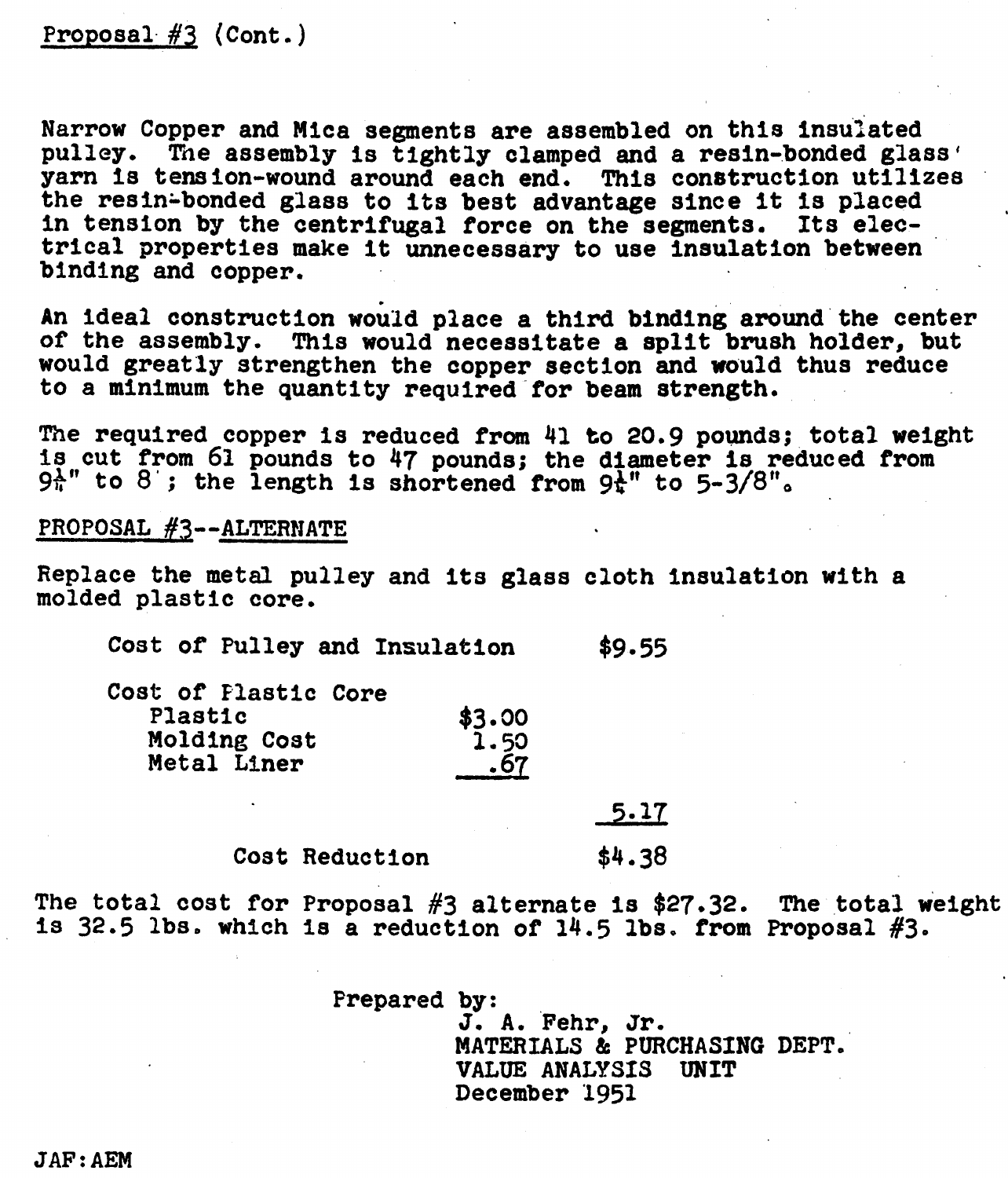## **PROPOSAL #4**

**Extruded copper segments are molded as insert8 In a glass-filled plastic matrix. The plastic may or may not serve as segment Insulation** 



|                                                                                                                                                                                                              | Cost/Each                     |                          |                                       |
|--------------------------------------------------------------------------------------------------------------------------------------------------------------------------------------------------------------|-------------------------------|--------------------------|---------------------------------------|
|                                                                                                                                                                                                              | Material                      | <b>Adjusted</b><br>Labor | Shop Cost                             |
| Present                                                                                                                                                                                                      | $53 - 35$                     | 5.38                     | 71.15                                 |
| Proposed<br>Assembly (Position Bars in mold,<br>Mold unit, Machining Opera-<br>tions, Flux Slots, Test,<br>Undercut Mica, Balance)<br>Copper Segments (111)<br>Glass Reinforced Plastic<br>Steel Liner $(2)$ | 16.80<br>3.00<br>.67<br>20.47 | .1.87<br>.76<br>2.63     | 6.35<br>19.30<br>3.00<br>.67<br>29.32 |
| <b>Mold Cost</b><br>Tools for Sawing Slots                                                                                                                                                                   | \$2500<br>\$2500              |                          |                                       |
| Eatimated Annual Reduction ot Shop Cost                                                                                                                                                                      |                               | 420 200                  |                                       |

**6** 

**Estimated Annual Reduction at Shop Cost \$29,330 Annual Copper Reduction 14,600 lba.** 

**COMMENTS** :

**Extruded and drawn copper segments having a grooved cross-section are positioned in a cavity and a glass-reinforced plastic molding is made with the segments as metallic inserts.** 

The terminal slots are cut before assembly. .76 adjusted labor is **assigned to the copper segment cost to cover thin. A steel liner is provided to permit an accurate bore and key way.** 

**It is suggested that the molding compound be allowed to** fill **In between the copper bare and thus act as segment insu'latlon in addition to providing the body of the cornmucator.**